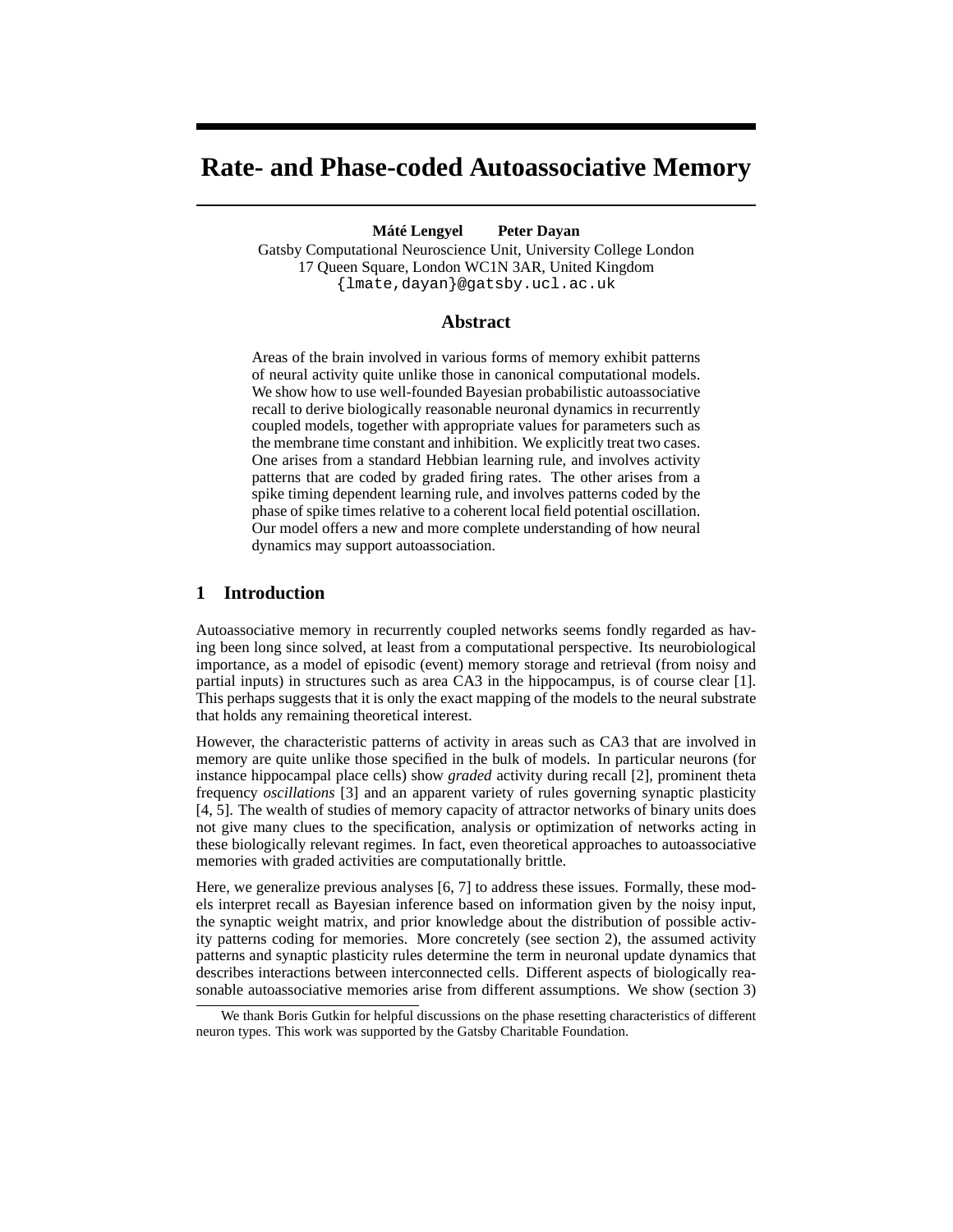that for neurons are characterized by their graded firing rates, the regular rate-based characterization of neurons effectively approximates optimal Bayesian inference. Optimal values for parameters of the update dynamics, such as level of inhibition or leakage conductance, are inherently provided by our formalism. We then extend the model (section 4) to a setting involving spiking neurons in the context of a coherent local field potential oscillation (LFPO). Memories are coded by the the phase of the LFPO at which each neuron fires, and are stored by spike timing dependent plasticity. In this case, the biophysically plausible neuronal interaction function takes the form of a phase reset curve: presynaptic firing accelerates or decelerates the postsynaptic cell, depending on the relative timing of the two spikes, to a degree that is proportional to the synaptic weight between the two cells.

#### **2 MAP autoassociative recall**

The first requirement is to specify the task for autoassociative recall in a probabilistically sound manner. This specification leads to a natural account of the dynamics of the neurons during recall, whose form is largely determined by the learning rule. Unfortunately, the full dynamics includes terms that are not purely local to the information a post-synaptic neuron has about pre-synaptic activity, and we therefore consider approximations that restore essential characteristics necessary to satisfy the most basic biological constraints. We validate the quality of the approximations in later sections.

**The construction of the objective function:** Consider an autoassociative network which has stored information about M memories  $x^1 \dots x^M$  in a synaptic weight matrix, W between a set of  $N$  neurons. We specify these quantities rather generally at first to allow for different ways of construing the memories later. The most complete probabilistic description of its task is to report the conditional distribution  $P [x|\tilde{x}, W]$  over the activities x *given* noisy inputs  $\tilde{x}$  and the weights. The uncertainty in this posterior distribution has two roots. First, the activity pattern referred to by the input is unclear unless there is no input noise. Second, biological synaptic plasticity rules are data-lossy 'compression algorithms', and so W specifies only imprecise information about the stored memories.

In an ideal case, P  $[\mathbf{x}|\tilde{\mathbf{x}}, \mathbf{W}]$  would have support only on the M stored patterns  $\mathbf{x}^1 \dots \mathbf{x}^M$ . However, biological storage methods lead to weights W that permit a much greater range of possibilities. We therefore consider methods that work in the full space of activities x. In order to optimize the probability of extracting just the correct memory, decision theory encourages us to maximize the posterior probability [8]:

$$
\hat{\mathbf{x}} := \operatorname{argmax}_{\mathbf{x}} P\left[\mathbf{x} | \tilde{\mathbf{x}}, \mathbf{W}\right], \ P\left[\mathbf{x} | \tilde{\mathbf{x}}, \mathbf{W}\right] \propto P\left[\mathbf{x}\right] P\left[\tilde{\mathbf{x}} | \mathbf{x}\right] P\left[\mathbf{W} | \mathbf{x}\right] \tag{1}
$$

The first term in Eq.1 imports prior knowledge of the statistical characteristics of the memories, and is assumed to factorize:  $P[x] := \prod_i P_x[x_i]$ . The second term describes the noise process corrupting the inputs. For unbiased noise it will be a term in x that is effectively centered on  $\tilde{\mathbf{x}}$ . We assume that the noise corrupting each element of the patterns is independent, and independent of the original pattern, so  $P[\tilde{\mathbf{x}}|\mathbf{x}] := \prod_i P[\tilde{x}_i|\mathbf{x}] := \prod_i P[\tilde{x}_i|x_i]$ .

The third term assesses the likelihood that the weight matrix came from a training set of size M including pattern  $x$ .<sup>1</sup> Biological constraints encourage consideration of learning updates for the synapse from neuron j to neuron i that are *local* to the pre-synaptic  $(x_j^m)$ and post-synaptic  $(x_i^m)$  activities of connected neurons when pattern  $x^m$  is stored:

$$
\Delta w_{i,j}^m := \Omega\left(x_i^m, x_j^m\right) \tag{2}
$$

We assume the contributions of individual training patterns are additive,  $W_{i,j}$  :=  $\sum_{m} \Delta w_{i,j}^m$ , and that there are no autapses in the network,  $W_{i,i} := 0$ .

<sup>&</sup>lt;sup>1</sup>Uncertainty about M could also be incorporated into the model, but is neglected here.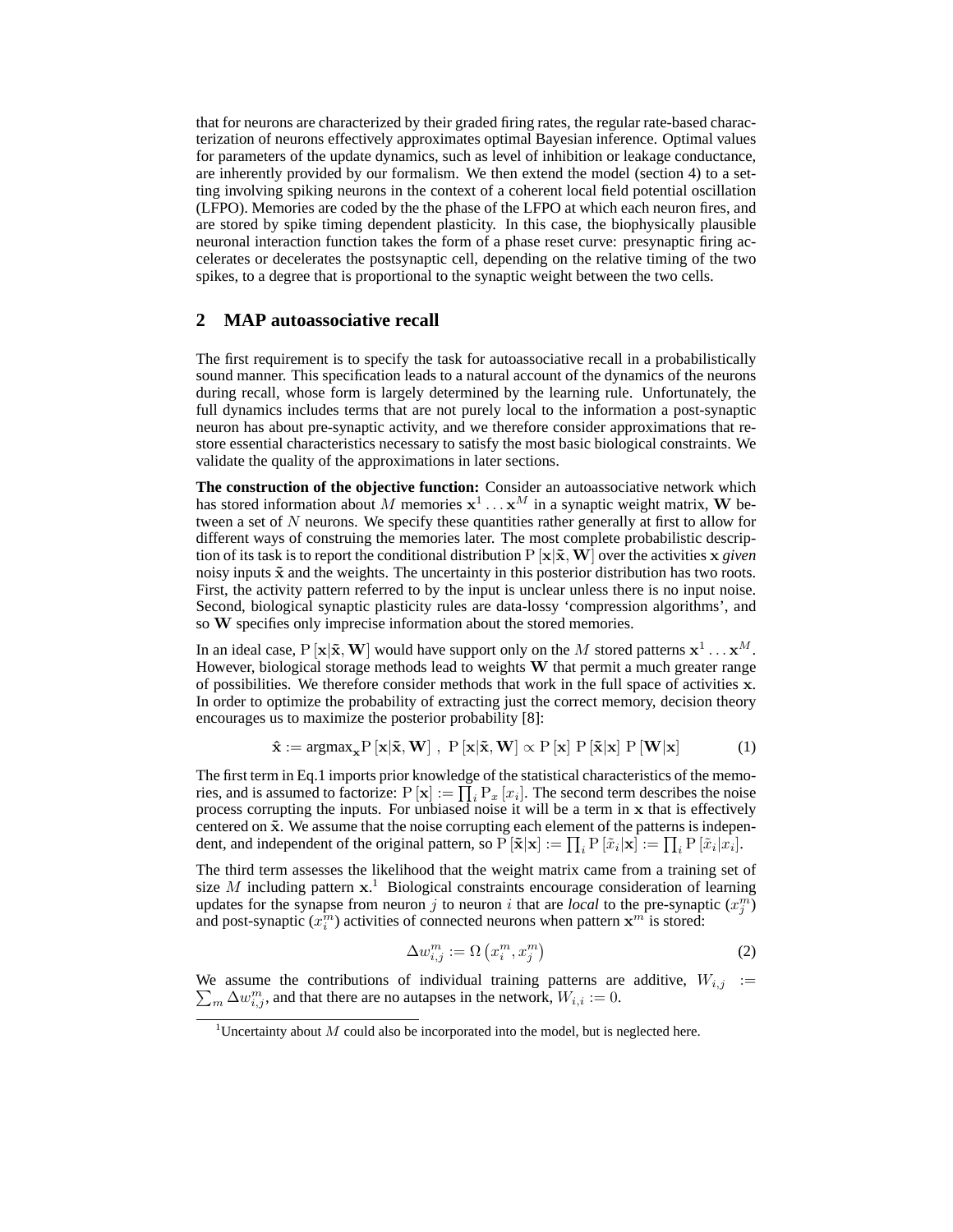Storing a single random pattern drawn from the prior distribution will result in a synaptic weight change with a distribution determined by the prior and the learning rule, having  $\mu_{\Delta w} = \langle \Omega (x_1, x_2) \rangle_{P_x[x_1] \cdot P_x[x_2]}$  mean, and  $\sigma_{\Delta w}^2 = \langle \Omega^2 (x_1, x_2) \rangle_{P_x[x_1] \cdot P_x[x_2]} - \mu_{\Delta w}^2$ variance. Storing  $M-1$  random patterns means adding  $M-1$  iid. random variables and thus, for moderately large  $M$ , results in a synaptic weight with an approximately Gaussian distribution P  $[W_{i,j}] \simeq G(W_{i,j}; \mu_W, \sigma_W)$ , with mean  $\mu_W = (M-1) \mu_{\Delta w}$  and variance  $\sigma_W^2 = (M-1)\sigma_{\Delta w}^2$ . Adding a further *particular* pattern x is equivalent to adding a random variable with a mean determined by the learning rule, and zero variance, thus:

$$
P\left[W_{i,j}|x_i, x_j\right] \simeq \mathcal{G}\left(W_{i,j}; \mu_W + \Omega\left(x_i, x_j\right), \sigma_W\right) \tag{3}
$$

We also make the approximation that elements of the synaptic weight matrix are independent, and thus write:  $P[\mathbf{W}|\mathbf{x}] := \prod_{i,j \neq i} P[W_{i,j}|x_i, x_j].$ 

Having restricted our horizons to maximum a posteriori (MAP) inference, we can consider as an objective function the log of the posterior distribution. In the light of our factorizability assumptions, this is

$$
O(\mathbf{x}) = \log P[\mathbf{x}] + \log P[\mathbf{\tilde{x}}|\mathbf{x}] + \log P[\mathbf{W}|\mathbf{x}]
$$
  
=  $\sum_{i} \log P[x_i] + \sum_{i} \log P[\tilde{x}_i|x_i] + \sum_{i,j \neq i} \log P[W_{i,j}|x_i, x_j]$  (4)

**Neuronal update dynamics:** Finding the global maximum of the objective function, as stated in equation 1, is computationally extravagant, and biologically questionable. We therefore specify neuronal dynamics arising from gradient ascent on the objective function:

$$
\tau_x \dot{\mathbf{x}} \propto \nabla_{\mathbf{x}} \mathcal{O}(\mathbf{x}) \tag{5}
$$

Combining equations 4 and 5 we get

$$
\tau_x \frac{dx_i}{dt} = \frac{\partial}{\partial x_i} \log P[\mathbf{x}] + \frac{\partial}{\partial x_i} \log P[\tilde{\mathbf{x}}|\mathbf{x}] + \frac{\partial}{\partial x_i} \log P[\mathbf{W}|\mathbf{x}], \text{where} \quad (6)
$$

$$
\frac{\partial}{\partial x_i} \log P[\mathbf{W}|\mathbf{x}] = \sum_{j \neq i} \frac{\partial}{\partial x_i} \log P[W_{i,j}|x_i, x_j] + \frac{\partial}{\partial x_i} \log P[W_{j,i}|x_j, x_i] . \tag{7}
$$

The first two terms in equation 6 only depend on the activity of the neuron itself and its input. For example, for a Gaussian prior  ${\rm P}_x\left[x_i\right]=\mathcal{G}\left(W_{i,j};\mu_x,\sigma_x\right)$  and unbiased Gaussian noise on the input  $P[\tilde{x}_i|x_i] = \mathcal{G}(\tilde{x}_i; x_i, \sigma_{\tilde{x}})$ , these would be:

$$
\frac{d}{dx_i}\log P\left[x_i\right] + \frac{d}{dx_i}\log P\left[\tilde{x}_i|x_i\right] = \frac{\mu_x - x_i}{\sigma_x^2} + \frac{\tilde{x}_i - x_i}{\sigma_x^2} = \frac{\mu_x}{\sigma_x^2} - \left(\frac{1}{\sigma_x^2} + \frac{1}{\sigma_x^2}\right)x_i + \frac{\tilde{x}_i}{\sigma_x^2} \tag{8}
$$

The first term on the right-hand side of the last equality expresses a constant bias; the second involves self-decay; and the third describes the effect of the input.

The terms in equation 7 indicate how a neuron should take into account the activity of other neurons based on the synaptic weights. From equation 3, the terms are

$$
\frac{\partial}{\partial x_i} \log \mathbf{P} \left[ W_{i,j} | x_i, x_j \right] = \frac{1}{\sigma_W^2} \left[ \left( W_{i,j} - \mu_W \right) \frac{\partial}{\partial x_i} \Omega(x_i, x_j) - \Omega(x_i, x_j) \frac{\partial}{\partial x_i} \Omega(x_i, x_j) \right] \tag{9}
$$

$$
\frac{\partial}{\partial x_i} \log \mathcal{P}\left[W_{j,i}|x_j, x_i\right] = \frac{1}{\sigma_W^2} \left[ \left(W_{j,i} - \mu_W\right) \frac{\partial}{\partial x_i} \Omega(x_j, x_i) - \Omega(x_j, x_i) \frac{\partial}{\partial x_i} \Omega(x_j, x_i) \right] \tag{10}
$$

Two aspects of the above formulæ are biologically troubling. The last terms in each express the effects of other cells, but without there being corresponding synaptic weights. We approximate these terms using their mean values over the prior distribution. In this case  $\alpha_i^{\pm} = \langle \Omega(x_i, x_j) \frac{\partial}{\partial x_i} \Omega(x_i, x_j) \rangle_{\text{P}_x[x_j]}$  and  $\alpha_i^- = \langle \Omega(x_j, x_i) \frac{\partial}{\partial x_i} \Omega(x_j, x_i) \rangle_{\text{P}_x[x_j]}$  contribute terms that only depend on the activity of the updated cell, and so can be lumped with the prior- and input-dependent terms of Eq.8.

Further, equation 10 includes synaptic weights,  $W_{j,i}$ , that are *post*synaptic with respect to the updated neuron. This would require the neuron to change its activity depending on the weights of its postsynaptic synapses. One simple work-around is to approximate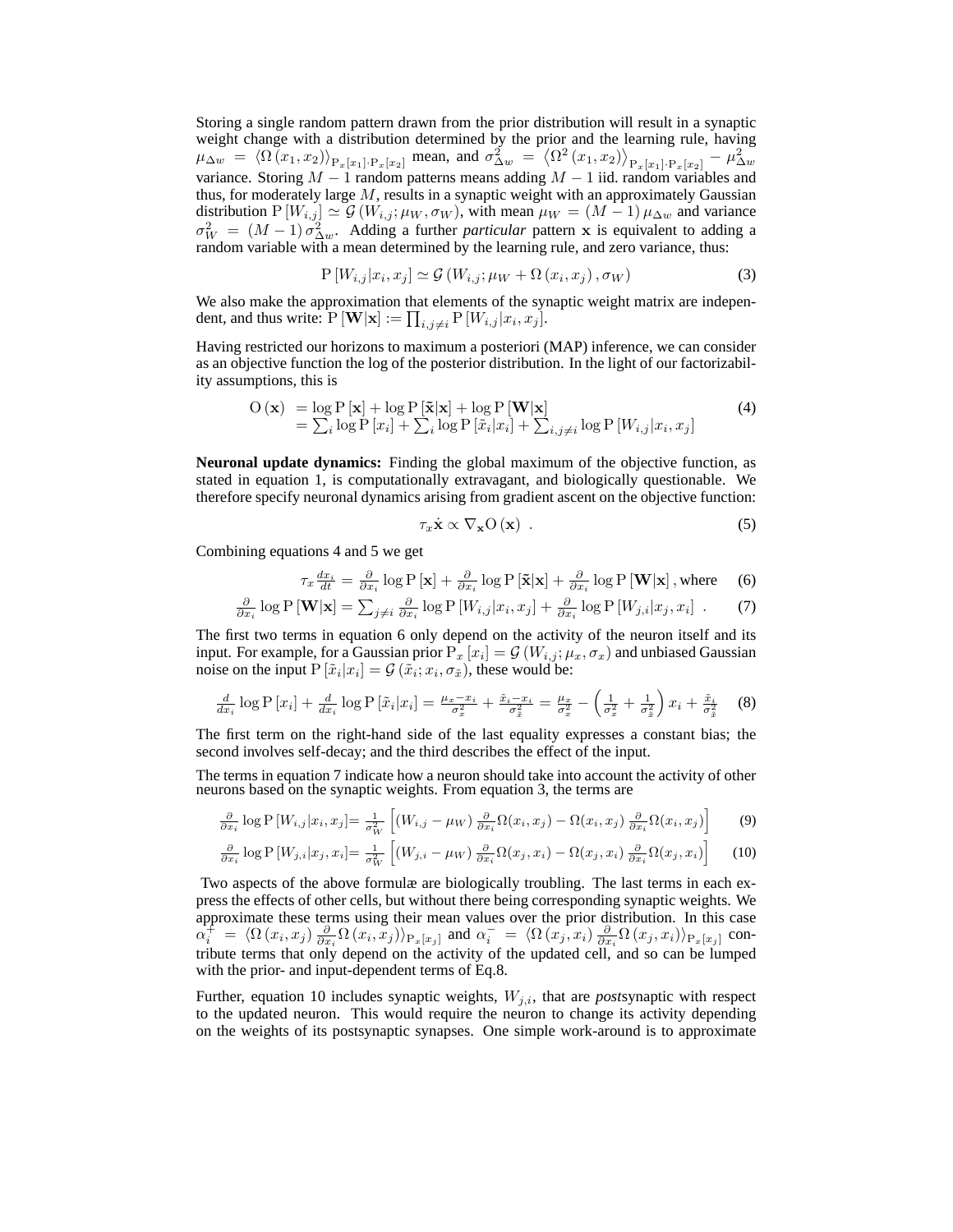a postsynaptic weight by the mean of its conditional distribution given the corresponding presynaptic weight:  $W_{j,i} \simeq \langle P [W_{j,i}|W_{i,j}]\rangle$ . In the simplest case of perfectly symmetric or anti-symmetric learning, with  $\Omega(x_i, x_j) = \pm \Omega(x_j, x_i)$ , we have  $W_{j,i} = \pm W_{j,i}$  and  $\alpha_i^+ = \alpha_i^- = \alpha_i$ . In the anti-symmetric case  $\mu_w = 0$ .

Making these assumptions, the neuronal interaction function simplifies to

$$
H(x_i, x_j) = (W_{i,j} - \mu_W) \frac{\partial}{\partial x_i} \Omega(x_i, x_j)
$$
\n(11)

and  $\frac{2}{\sigma_W^2} \left[ \sum_{j \neq i} H(x_i, x_j) - (N-1) \alpha_i \right]$  is the weight-dependent term of equation 7. Equation 11 shows that there is a simple relationship between the synaptic plasticity rule,  $\Omega\left(x_i,x_j\right)$ , and the neuronal interaction function,  $\mathrm{H}\left(x_i,x_j\right)$ , that is approximately optimal for reading out the information that is encoded in the synaptic weight matrix by that synaptic plasticity rule. It also shows that the magnitude of this interaction should be proportional to the synaptic weight connecting the two cells,  $W_{i,j}$ .

We specialize this analysis to two important cases with (a) graded, rate-based, or (b) spiking, oscillatory phase-based, activities. We derive appropriate dynamics from learning rules, and show that, despite the approximations, the networks have good recall performance.

#### **3 Rate-based memories**

The most natural assumption about pattern encoding is that the activity of each unit is interpreted directly as its firing rate. Note, however, that most approaches to autoassociative memory assume *binary* patterns [9], sitting ill with the lack of saturation in cortical or hippocampal neurons in the appropriate regime. Experiments [10] suggest that regulating activity levels in such networks is very tricky, requiring exquisitely carefully tuned neuronal dynamics. There has been work on graded activities in the special case of line or surface attractor networks [11, 12], but these also pose dynamical complexitiese. By contrast, graded activities are straightforward in our framework.

Consider Hebbian covariance learning:  $\Omega_{\text{cov}}(x_i, x_j) := A_{\text{cov}}(x_i - \mu_x)(x_j - \mu_x)$ , where  $A_{\rm cov} > 0$  is a normalizing constant and  $\mu_x$  is the mean of the prior distribution of the patterns to be stored. The learning rule is symmetric, and so, based on Eq.11, the optimal neuronal interaction function is  $H_{cov}(x_i, x_j) = A_{cov}(W_{i,j} - \mu_W)$   $(x_j - \mu_x)$ . This leads to a term in the dynamics which is the conventional weighted sum of pre-synaptic firing rates. The other key term in the dynamics is  $\alpha_i = -A_{\text{cov}}^2 \sigma_x^2 (x_i - \mu_x)$ , where  $\sigma_x^2$  is the variance of the prior distribution, expressing self-decay to a baseline activity level determined by  $\mu_x$ . The prior- and input-dependent terms also contribute to self-decay as shown in Eq.8. Integration of the weighted sum of inputs plus decay to baseline constitute the widely used leaky integrator reduction of a single neuron [10].

Thus, canonical models of synaptic plasticity (the Hebbian covariance rule) and single neuron firing rate dynamics are exactly matched for autoassociative recall. Optimal values for *all parameters* of single neuron dynamics (except the membrane time constant determining the speed of gradient ascent) are directly implied. This is important, since it indicates how to solve the problem for graded autoassociative memories (as opposed to saturing ones [14, 15]), that neuronal dynamics have to be finely tuned. As examples, the leak conductance is given by the sum of the coefficients of all terms linear in  $x_i$ , the optimal bias current is the sum of all terms independent of  $x_i$ , and the level of inhibition can be determined from the negative terms in the interaction function,  $-\mu_W$  and  $-\mu_x$ .

Since our derivation embodies a number of approximations, we performed numerical simulations. To gauge the performance of the Bayes-optimal network we compared it to networks of increasing complexity (Fig. 1A,B). A trivial lower bound of performance is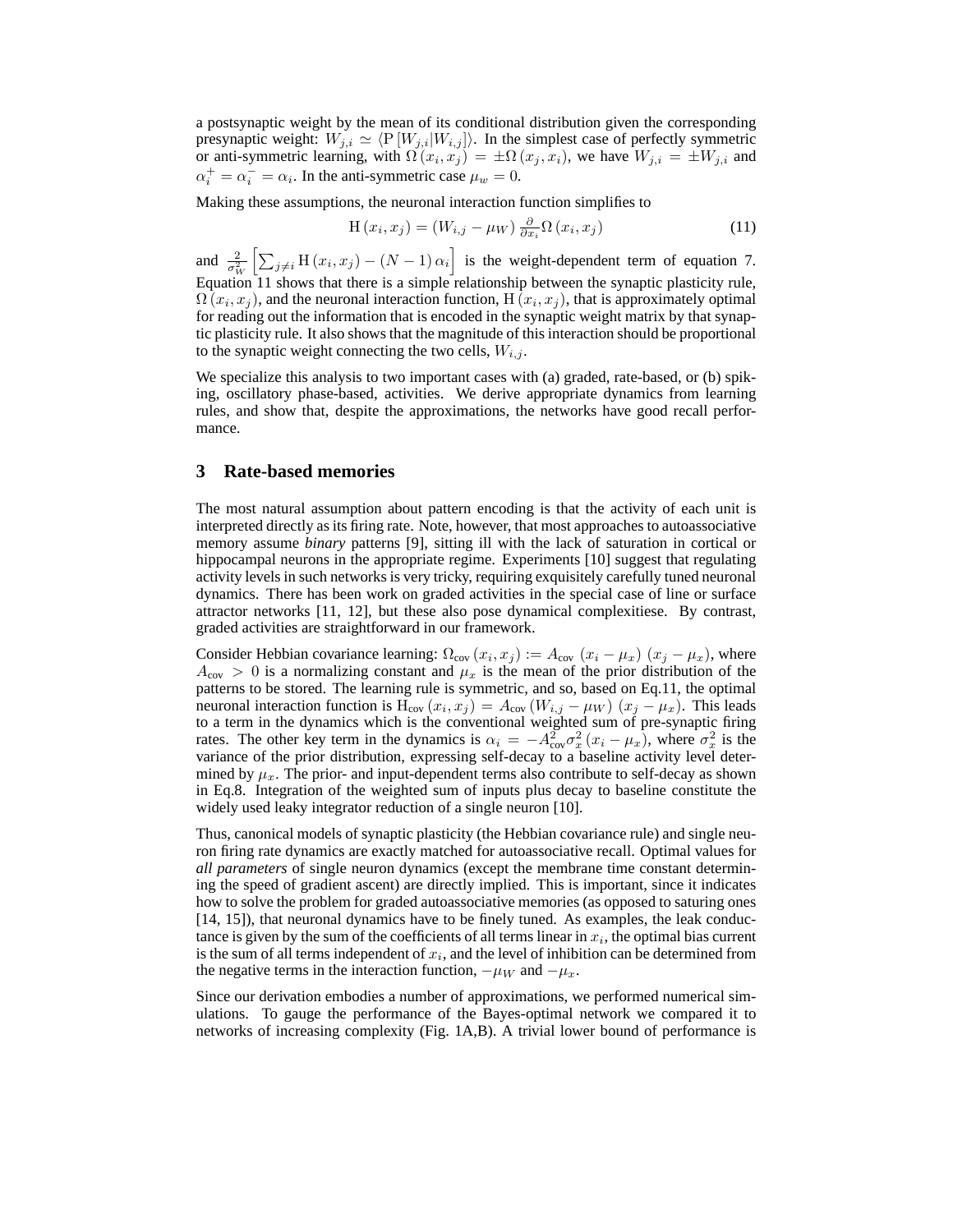

**Figure 1**: Performance of the rate-coded Bayesian inference network  $(\square)$ , compared to a Bayesian network that only takes into account evidence from the prior and the input but not from the synaptic weight matrix  $(x)$ , a network that randomly generates patterns from the prior distribution  $(\bullet)$ , a network that transmits its input to its output  $(+)$ , and the 'ideal observer' having access to the list of stored patterns  $(\Diamond)$ . **A.** Firing rates of single units at the end of the recall process  $(y-axis)$  against firing rates in the original pattern (*x-axis*). **B.** Frequency histograms of errors (difference between recalled and stored firing rates). The ideal observer is not plotted because its error distribution was a Dirac-delta at 0. **C, D.** Benchmarking the Bayesian network against the network of Treves [13] (∗) on patterns of non-negative firing rates. Average error is the square root of the mean squared error (*C*), average normalized error measures only the angle difference between true and recalled activities (*D*). (These measures are not exactly the same as that used to derive the dynamics (equation 1), but are reasonably appropriate.) The prior distribution was Gaussian with  $\mu_x = 0$  mean and  $\sigma_x^2 = 1$ variance (*A,B*), or a Gaussian with  $\mu_x = 0.5$  mean and  $\sigma_x^2 = 0.25$  variance truncated below 0 (*C*) (yielding approximately  $a = 0.5$  density), or ternary with  $a = 0.5$  mean and density (*D*). The input was corrupted by unbiased Gaussian noise of  $\sigma_{\tilde{x}}^2 = 1$  variance  $(A, B)$ , or  $\sigma_{\tilde{x}}^2 = 1.5$  variance  $(C, D)$  and cut at 0 (*C,D*). The learning rule was the covariance rule with  $A_{\text{cov}} = 1$  (*A,B*), or with  $A_{\text{cov}} = 1/Na^2$  $(C,D)$ . The number of cells in the network was  $N = 50$  (A,B) and  $N = 100$  (C,D), and the number of memories stored was  $M = 2$  (*A,B*) or varied between  $M = 2...100$  (*C,D*, note logarithmic scale). For each data point, 10 different networks were simulated with a different set of stored patterns, and for each network, 10 attempts at recall were made, with a noisy version of a randomly chosen pattern as the input and with activities initialized at this input.

given by a network that generates random patterns from the same prior distribution from which the patterns to be stored were drawn  $(P[x])$ . Another simple alternative is a network that simply transmits its input  $(\tilde{x})$  to its output. (Note that the 'input only' network is not necessarily superior to the 'prior only' network: their relative effectiveness depends on the relative variances of the prior and noise distributions, a narrow prior with a wide noise distribution would make the latter perform better, as in Fig. 1D). The Bayesian inference network performs considerably better than any of these simple networks. Crucially,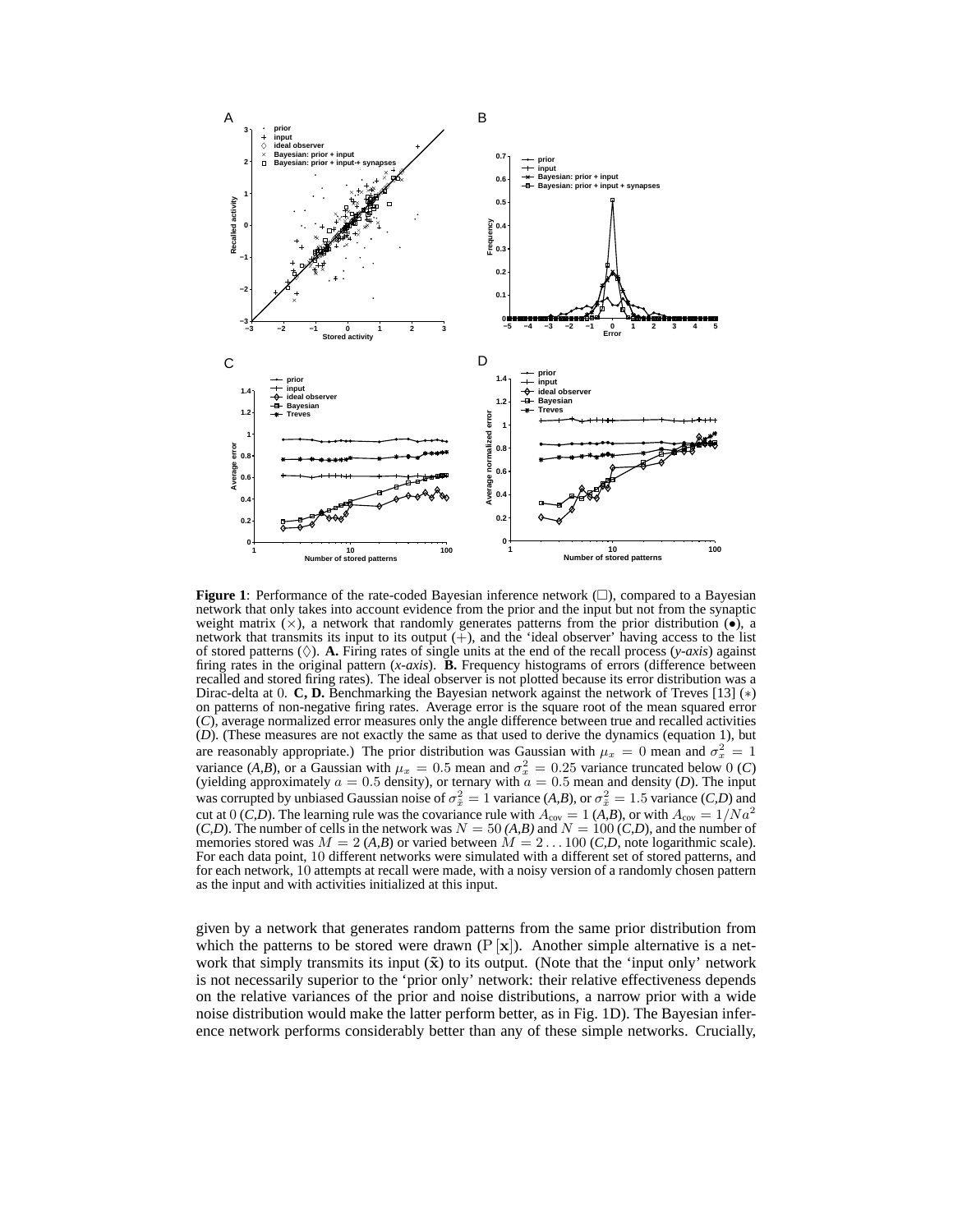this improvement depends on the information encoded in synaptic weights: the network practically falls back to the level of the 'input only' network (or the 'prior only' network, whichever is the better, data not shown) if this information is ignored at the construction of the recall dynamics (by taking the third term in Eq. 6 to be 0).

An upper bound on the performance of any network using some biological form of synaptic plasticity comes from an 'ideal observer' which knows the complete list of stored patterns (rather than its distant reflection in the synaptic weight matrix) and computes and compares the probability that each was corrupted to form the input  $\tilde{\mathbf{x}}$  to find the best match (rather than using neural dynamics). Such an ideal observer only makes errors when both the number of patterns stored and the noise in the input is sufficiently large, so that corrupting a stored pattern is likely to make it more similar to another stored pattern. In the case shown in Fig. 1A,B, this is not the case, since only two patterns were stored, and the ideal observer performs perfectly as expected. Nevertheless, there may be situations in which perfect performance is out of reach even for an ideal observer (Fig. 1C,D), which makes it a meaningful touchstone. In summary, the performance of any network can be assessed by measuring where it lies between the better one of the 'prior only' and 'input only' networks and the ideal observer.

As a further challenge, we also benchmarked our model against the model of Treves [13] (Fig. 1C,D), which we chose because it is a rare example of a network that was designed to have near optimal recall performance in the face of non-binary patterns. In this work, Treves considered *ternary* patterns, drawn from the distribution  $P[x_i] :=$  $\left(1 - \frac{4}{3}a\right)\delta\left(x_i\right) + a\delta\left(x_i - \frac{1}{2}\right) + \frac{a}{3}\delta\left(x_i - \frac{3}{2}\right)$ , where  $\delta\left(x\right)$  is the Dirac-delta function. Here,  $a = \mu_x$  quantifies the *density* of the patterns (i.e. how non-sparse they are). The patterns are stored using the covariance rule as stated above (with  $A_{\text{cov}} := \frac{1}{N a^2}$ ). Neuronal update in the model is discrete, asynchronous, and involves two steps. First the 'local field' is calculated as  $h_i := \sum_{j \neq i} W_{i,j} x_j - k \left( \sum_i x_i - N \right)^3 + \text{Input}$ , then the output of the neuron is calculated as a threshold linear function of the local field:  $x_i := g(h_i - h_{\text{Thr}})$ if  $h_i > h_{\text{Thr}}$  and  $x_i := 0$  otherwise, where  $g := 0.53 a/(1 - a)$  is the gain parameter, and  $h_{\text{Thr}} := 0$  is the threshold, and the value of k is set by iterative search to optimize performance.

The comparison between Treves' network as we implemented it and our network is imperfect, since the former is optimized for recalling ternary patterns while, in the absence of neural evidence for ternary patterns, we used the simpler and more reasonable neural dynamics for our network that emerge from an assumption that the distribution over the stored patterns is Gaussian. Further, we corrupted the inputs by unbiased additive Gaussian noise (with variance  $\sigma_{\tilde{x}}^2 = 1.5$ ), but truncated the activities at 0, though did not adjust the dynamics of our network in the light of the truncation. Of course, these can only render our network *less* effective. Still, the Bayesian network clearly outperformed the Treves network when the patterns were drawn from a truncated Gaussian (Fig. 1C). The performance of the Bayesian network stayed close to that of an ideal observer assuming non-truncated Gaussian input, showing that most of the errors were caused by this assumption and not from suboptimality of neural interactions decoding the information in synaptic weights. Despite extensive efforts to find the optimal parameters for the Treves network, its performance did not even reach that of the 'input only' network.

Finally, again for ternary patterns, we also considered only penalizing errors about the *direction* of the vectors of recalled activities ignoring errors about their *magnitudes* (Fig. 1D). The Treves network did better in this case, but still not as well as the Bayesian network. Importantly, in both cases, in the regime where synaptic weights were saturated in the  $M \to N$  limit and thus it was no longer possible to extract any useful information from the synaptic weights, the Bayesian network still only fell back to the level of the 'prior only' network, but the Treves network did not seem to have any such upper bound on its errors.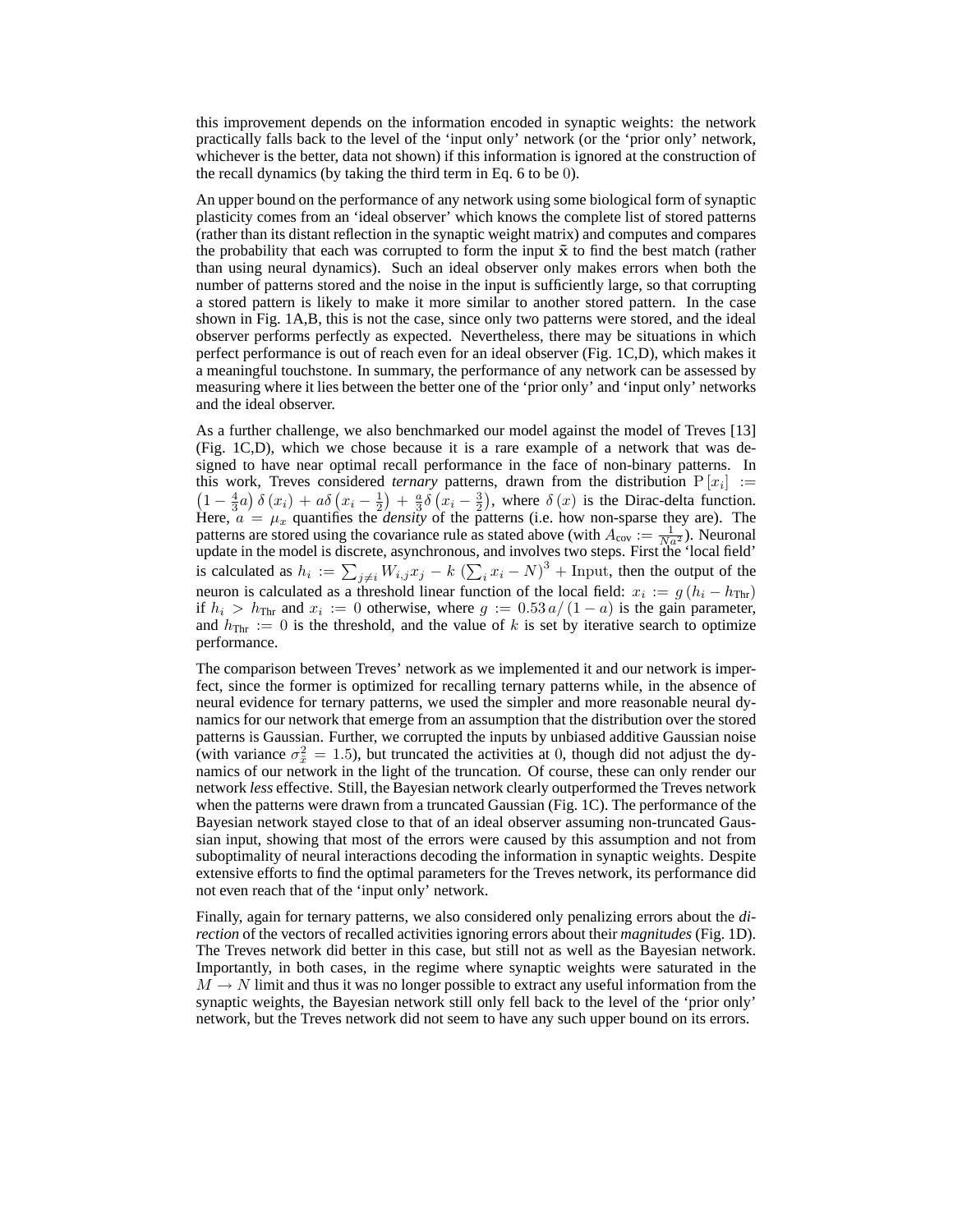# **4 Phase-based memories**

Brain areas known to be involved in memory processing demonstrate prominent oscillations (LFPOs) under a variety of conditions, including both wake and sleep states [16]. Under these conditions, the phases of the spikes of a neuron relative to the LFPO have been shown to be carefully controlled [17], and even to convey meaningful stimulus information, e.g. about the position of an animal in its environment [3] or retrieved odor identity [18]. The discovery of spike timing dependent plasticity (STDP) in which the *relative timing* of pre- and postsynaptic firings determines the sign and extent of synaptic weight change, offered new insights into how the information represented by spike times may be stored in neural networks [19]. However, bar some interesting suggestions about neuronal resonance [20], it is less clear how one might correctly recall information thereby stored in the synaptic weights.

The theory laid out in Section 2 allows us to treat this problem systematically. First, neuronal activities,  $x_i$ , will be interpreted as firing times relative to a reference phase of the ongoing LFPO, such as the peak of theta oscillation in the hippocampus, and will thus be circular variables drawn from a circular Gaussian. Next, our learning rule is an exponentially decaying Gabor-function of the phase difference between pre- and postsynaptic firing:  $\Omega_{\text{STDP}}(x_i, x_j) := A_{\text{STDP}} \exp[\kappa_{\text{STDP}} \cos(\Delta \phi_{i,j})] \sin(\Delta \phi_{i,j} - \phi_{\text{STDP}})$ with  $\Delta \phi_{i,j} = 2\pi (x_i - x_j) / T_{\text{STDP}}$ . STDP characteristics in different brain regions are well captured by this general formula, but the parameters determining their exact shapes greatly differ among regions. We constrain our analysis to the antisymmetric case, so that  $\phi_{\text{STDP}} = 0$ , and set other parameters to match experimental data on hippocampal STDP [5]. The neuronal interaction function that satisfies Eq.11 is  $H_{\text{STDP}}(x_i, x_j)$  =  $2\pi A_{\text{STDP}}/T_{\text{STDP}} W_{i,j} \exp[\kappa_{\text{STDP}}\cos(\Delta\phi_{i,j})] \left[\cos(\Delta\phi_{i,j}) - \kappa_{\text{STDP}}\sin^2(\Delta\phi_{i,j})\right]$ . This interaction function decreases firing phase, and thus accelerates the postsynaptic cell if the presynaptic spike precedes postsynaptic firing, and delays the postsynaptic cell if the presynaptic spike arrives just after the postsynaptic cell fired. This characteristic is the essence of the biphasic phase reset curve of type II cells [21], and has been observed in various types of neurons, including neocortical cells [22]. Thus again, our derivation directly couples STDP, a canonical model of synaptic plasticity, and phase reset curves in a canonical model of neural dynamics.

Numerical simulations tested again the various approximations. Performance of the network is shown in Fig.2 as is comparable to that of the rate coded network (Fig.2). Further simulations will be necessary to map out the performance of our network over a wider range of parameters, such as the signal-to-noise ratio.

# **5 Discussion**

We have described a Bayesian approach to recall in autoassociative memories. This permits the derivation of neuronal dynamics appropriate to a synaptic plasticity rule, and we used this to show a coupling between canonical Hebbian and STDP plasticity rules and canonical rate-based and phase-based neuronal dynamics respectively. This provides an unexpectedly close link between optimal computations and actual implementations. Our method also leads to networks that are highly competent at recall.

There are a number of important direction for future work. First, even in phase-based networks, not all neurons fire in each period of the oscillation. This suggests that neurons may employ a dual code – the more rate-based probability of being active in a cycle, and the phase-based timing of the spike relative to the cycle [24]. The advantages of such a scheme have yet to be fully characterized.

Second, in the present framework the choice of the learning rule is arbitrary, as long as the